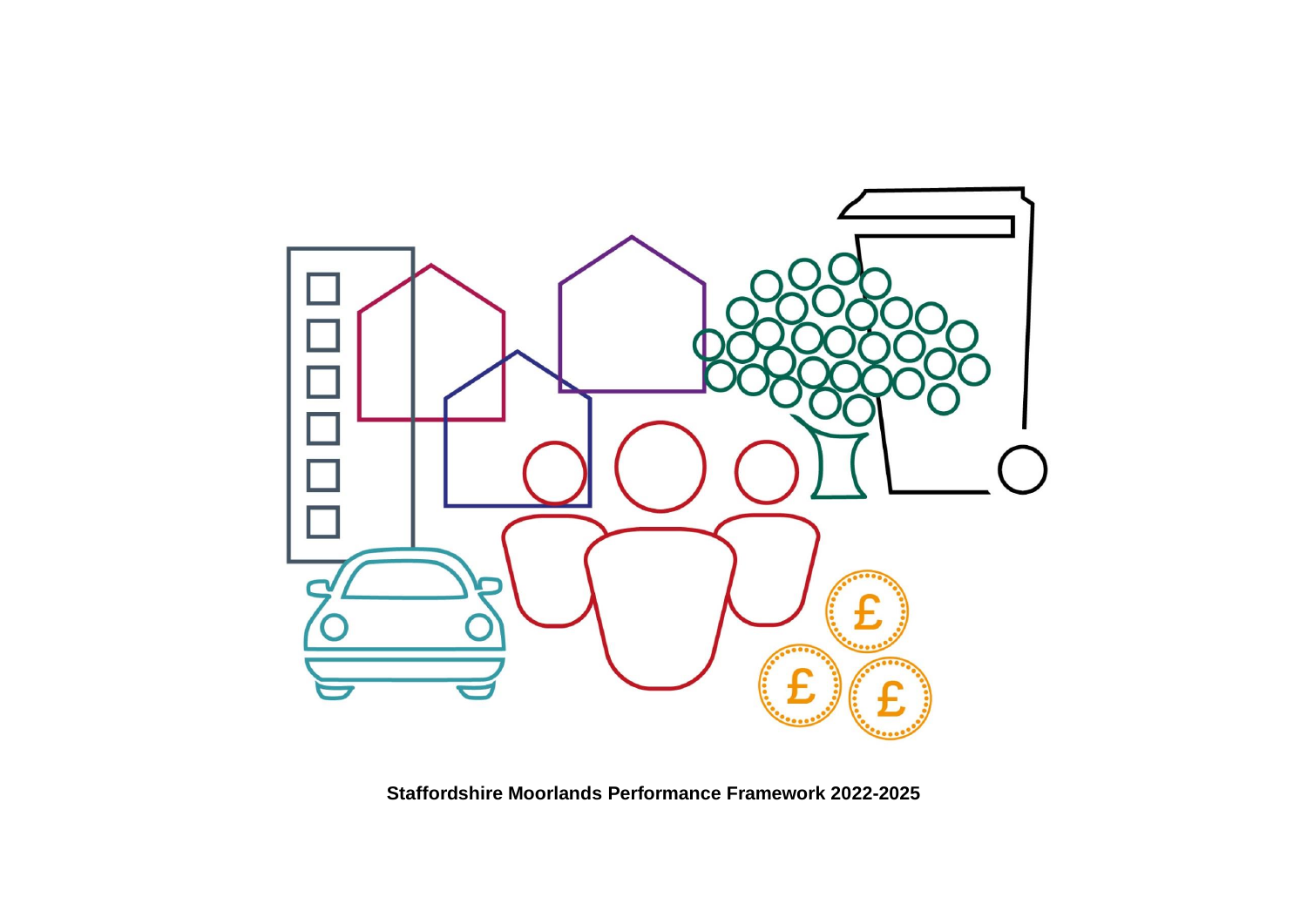

## **Aim 1: Help create a safer and healthier environment for our communities to live and work**

| <b>Measure</b>                                                                                                                  | Reported | 2020-21                    | 2021-22 Result                           | 2021-22                   | 2022-23                                | 2023-24                                | 2024-25                                  |
|---------------------------------------------------------------------------------------------------------------------------------|----------|----------------------------|------------------------------------------|---------------------------|----------------------------------------|----------------------------------------|------------------------------------------|
|                                                                                                                                 |          | <b>Result</b>              | (YTD)                                    | <b>Target</b>             | <b>Target</b>                          | <b>Target</b>                          | <b>Target</b>                            |
| Objective Increased supply of good quality affordable homes                                                                     |          |                            |                                          |                           |                                        |                                        |                                          |
| Housing Benefits Processing: Time taken to<br>process a) new claims b) change of<br>circumstances                               | Monthly  | a) 8 days<br>b) $4.5$ days | a) 8.4 days<br>b) $8.1$ days<br>Jan 2022 | a) 18 days<br>$b)$ 7 days | a) 13 days<br>(from 18)<br>$b)$ 7 days | a) 13 days<br>(from 18)<br>$b)$ 7 days | $a)$ 13 days<br>(from 18)<br>$b)$ 7 days |
| % of initial applications opened at the<br>prevention and relief duty stages.                                                   | Monthly  | 48%: 52%                   | 63:37%<br>Q <sub>3</sub>                 | 60%:40%                   | 60%:40%                                | 70%:30%                                | 70%:30%                                  |
| % of prevention duty discharges resulting in a<br>settled accommodation outcome                                                 | Monthly  | 72%                        | 56%<br>Q <sub>3</sub>                    | 64%                       | 65%                                    | 66%                                    | 66%                                      |
| % of relief duty discharges resulting in a settled<br>accommodation outcome.                                                    | Monthly  | 59%                        | 49% Q3                                   | 62%                       | 62%                                    | 62%                                    | 62%                                      |
| Number of TA placements (including B&B made<br>for families) placed over 6 weeks                                                | Monthly  | 5(0)                       | 8(0)<br>Q <sub>3</sub>                   | 5                         | 0                                      | 0                                      | 0                                        |
| % of active housing register applicants in priority<br>need (classes A and B) who have been registered<br>in excess of 6 months | Annual   | 13.95%                     | N/A                                      | 30%                       | 15%                                    | 15%                                    | 15%                                      |
| Housing Benefits Processing: % of cases<br>determined correctly                                                                 | Annual   | 98.8%                      | N/A                                      | 99.5%                     | 99.5%                                  | 99.5%                                  | 99.5%                                    |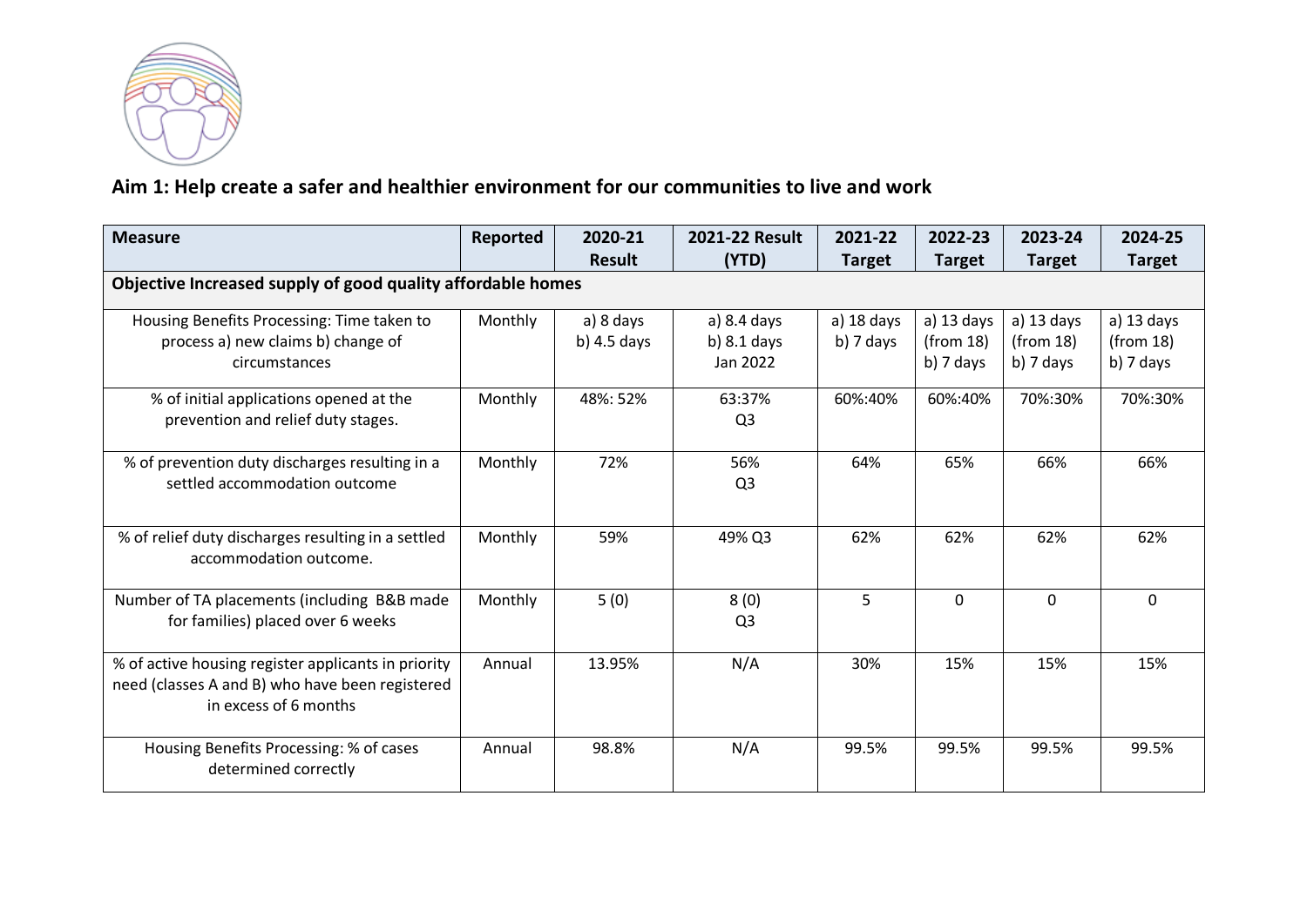| <b>Measure</b>                                                                     | Reported                                                                                         | 2020-21        | 2021-22 Result | 2021-22       | 2022-23       | 2023-24       | 2024-25       |  |
|------------------------------------------------------------------------------------|--------------------------------------------------------------------------------------------------|----------------|----------------|---------------|---------------|---------------|---------------|--|
|                                                                                    |                                                                                                  | <b>Result</b>  | (YTD)          | <b>Target</b> | <b>Target</b> | <b>Target</b> | <b>Target</b> |  |
|                                                                                    | Objective Provision of sports facilities and leisure opportunities focused upon improving health |                |                |               |               |               |               |  |
| Level of external funding awarded to support                                       | Quarterly                                                                                        | £134,566 (16)  | £575,000 (2)   | 33%           | 33%           | 33%           | 33% success   |  |
| the physical activity and sport strategy and                                       |                                                                                                  |                | Q3             | success       | success       | success       | rate, Min     |  |
| number of bids                                                                     |                                                                                                  |                |                | rate.         | rate.         | rate, Min     | £70k          |  |
|                                                                                    |                                                                                                  |                |                | Minimum       | Minimum       | £70k (from    |               |  |
|                                                                                    |                                                                                                  |                |                | £60k          | £60k          | £60k)         |               |  |
| Number of priority areas, where place-based                                        | Annual                                                                                           | $\overline{2}$ | N/A            | 3             | 4             | 4 (from 6)    | 4             |  |
| work to reduce inactivity, is being                                                |                                                                                                  |                |                |               |               |               |               |  |
| undertaken.                                                                        |                                                                                                  |                |                |               |               |               |               |  |
| Objective: Effective support of community safety arrangements including CCTV       |                                                                                                  |                |                |               |               |               |               |  |
| Delivery of the Community Safety Partnership<br>Plan (% actions delivered on time) | Annual                                                                                           | 20%            | N/A            | 100%          | 100%          | 100%          | 100%          |  |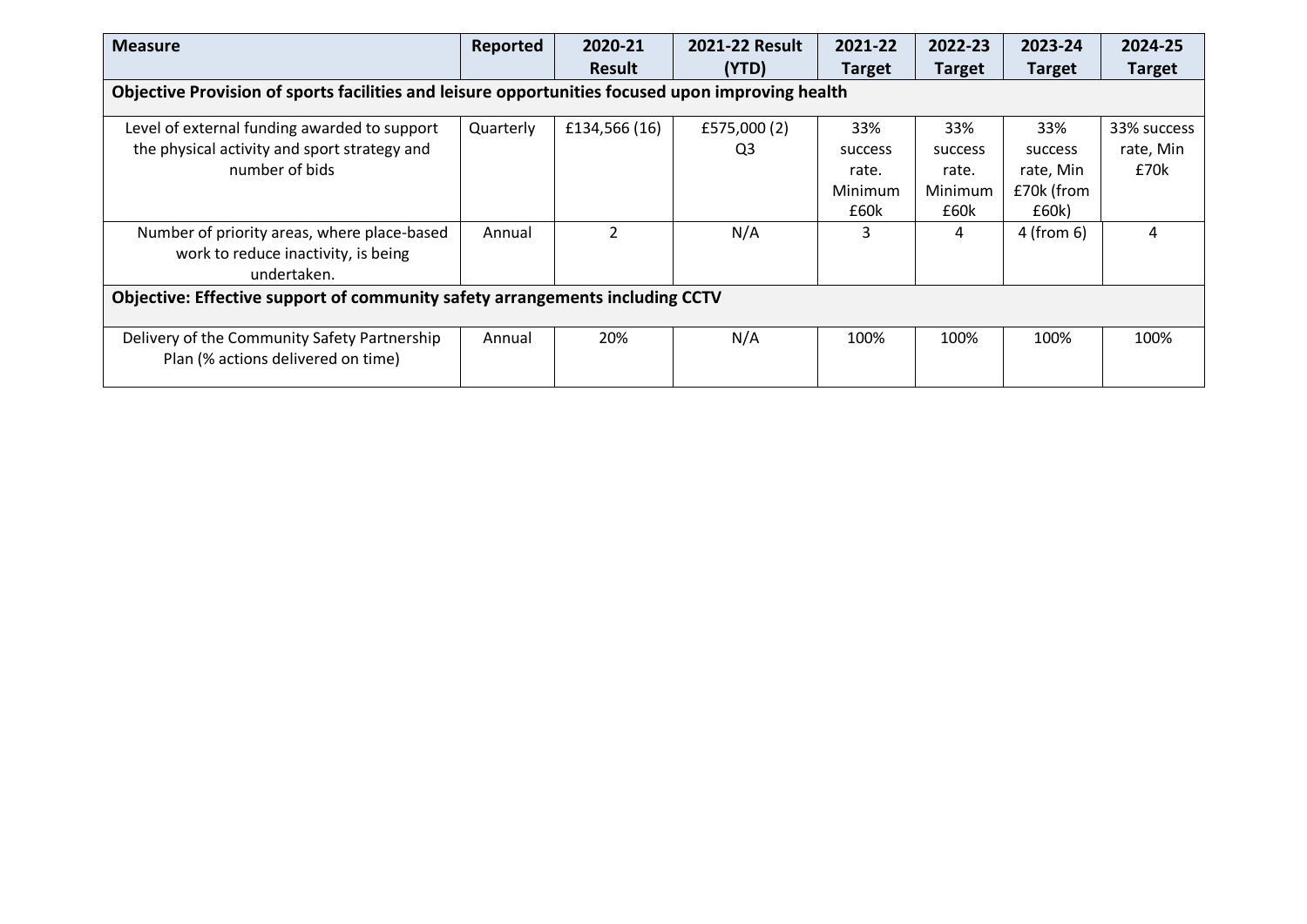

## **Aim 2: To use resources effectively and provide value for money**

| <b>Measure</b>                                                                                                                                                                   | Reported  | 2020-21       | 2021-22                   | 2021-22          | 2022-23 Target  | 2023-24                                       | 2024-25                                       |
|----------------------------------------------------------------------------------------------------------------------------------------------------------------------------------|-----------|---------------|---------------------------|------------------|-----------------|-----------------------------------------------|-----------------------------------------------|
|                                                                                                                                                                                  |           | <b>Result</b> | Result<br>(YTD)           | <b>Target</b>    |                 | <b>Target</b>                                 | <b>Target</b>                                 |
| Objective: Effective use of financial and other resources to ensure value for money                                                                                              |           |               |                           |                  |                 |                                               |                                               |
| <b>Collection rates: Business rates</b>                                                                                                                                          | Monthly   | 97.35%        | 76.34%<br>Q <sub>3</sub>  | 97%              | 98.2%           | 98.2%                                         | 98.2%                                         |
| <b>Collection rates: Council Tax</b>                                                                                                                                             | Monthly   | 98.17%        | 83.07%<br>Q <sub>3</sub>  | 97.2%            | 98.2%           | 98.2%                                         | 98.2%                                         |
| Collection rates: Sundry Debt (value<br>of SD over 60 days old)                                                                                                                  | Quarterly | £65,089       | £46,726<br>Q <sub>3</sub> | Match<br>2019/20 | 2%<br>reduction | 2%<br>reduction                               | 1%<br>reduction                               |
| % of invoices paid in line with<br>contract                                                                                                                                      | Monthly   | 95%           | 97%<br>Q <sub>3</sub>     | 96%              | 96%             | 96%                                           | 96%                                           |
| % of internal audit<br>recommendations implemented<br>within timescale                                                                                                           | Quarterly | 95.48%        | 93.67%<br>Q3              | 93%              | 94% (from 95%)  | 95% (from<br>96%)                             | 96%                                           |
| <b>External Audit Opinion</b>                                                                                                                                                    | Annual    | Unqualified   |                           | Unqualified      | Unqualified     | Unqualified                                   | Unqualified                                   |
| % of corporate efficiency savings<br>met<br>Objective: Ensure our services are easily available to all our residents in the appropriate channels and provided 'right first time' | Annual    | 26%           |                           | 75% of<br>Target | 100% of target  | $n/a$ (no<br>Efficiency<br>target in<br>MTFP) | $n/a$ (no<br>Efficiency<br>target in<br>MTFP) |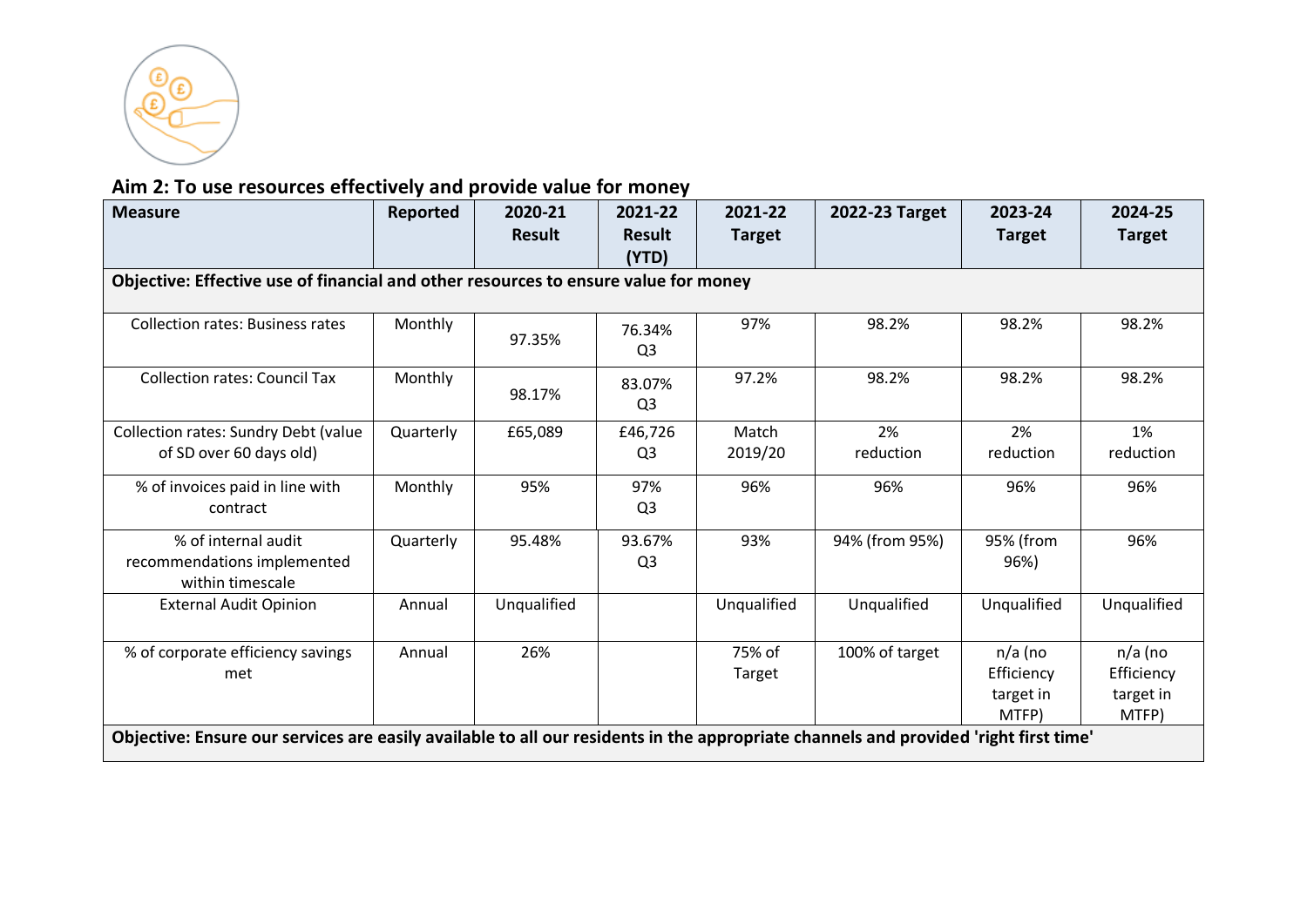| <b>Measure</b>                                             | Reported  | 2020-21       | 2021-22        | 2021-22       | 2022-23 Target                                                                                     | 2023-24       | 2024-25       |
|------------------------------------------------------------|-----------|---------------|----------------|---------------|----------------------------------------------------------------------------------------------------|---------------|---------------|
|                                                            |           | <b>Result</b> | <b>Result</b>  | <b>Target</b> |                                                                                                    | <b>Target</b> | <b>Target</b> |
|                                                            |           |               | (YTD)          |               |                                                                                                    |               |               |
| Number of twitter followers                                | Quarterly | 2297          | 2445           | increase by   |                                                                                                    | increase by   | increase by   |
|                                                            |           |               | Q <sub>3</sub> | 240           | increase by 240                                                                                    | 240           | 240           |
| Number of Facebook followers                               | Quarterly | 3547          | 4041           | Increase by   |                                                                                                    | Increase by   | Increase by   |
|                                                            |           |               | Q <sub>3</sub> | 480           | Increase by 480                                                                                    | 480           | 480           |
| No./% of assisted contacts a)                              | Monthly   | a) 40722 46%  | a) 26874       | a)59%         | a)57%                                                                                              | a)56%         | a)55%         |
| phones & face to face b) web                               |           | b) 48466 54%  | 41%            | b)41%         | b)43%                                                                                              | b)44%         | b)45%         |
|                                                            |           |               | b) 39380       |               |                                                                                                    |               |               |
|                                                            |           |               | 59%            |               |                                                                                                    |               |               |
|                                                            |           |               | Q <sub>3</sub> |               |                                                                                                    |               |               |
| Complaint handling: % dealt with                           | Monthly   | 98%           | 98%            | 97%           | 97%                                                                                                | 97%           | 97%           |
| within target                                              |           |               | Q <sub>3</sub> |               |                                                                                                    |               |               |
| Complaint handling: % of repeat                            | Monthly   | 0%            | 0% Q3          | 5%            | 5%                                                                                                 | 5%            | 5%            |
| issues (compares previous month                            |           |               |                |               |                                                                                                    |               |               |
| only)                                                      |           |               |                |               |                                                                                                    |               |               |
| Number of Onevu (customer portal)                          | Quarterly | 29,164        | 35,114         | 26,500        | 30,000                                                                                             | <b>TBD</b>    | <b>TBD</b>    |
| accounts                                                   |           |               | Q <sub>3</sub> |               |                                                                                                    |               |               |
|                                                            |           |               |                |               | Targets to be determined following changes to the software/ systems used to measure this indicator |               |               |
|                                                            |           |               |                |               |                                                                                                    |               |               |
| FOI requests: % responded to                               | Quarterly | 71.88%        | 64%            | 95%           | 95%                                                                                                | 95%           | 95%           |
| within statutory time frame and                            |           | (455/633)     | (260/405)      |               |                                                                                                    |               |               |
| number of requests                                         |           |               | Q <sub>3</sub> |               |                                                                                                    |               |               |
|                                                            |           |               |                |               |                                                                                                    |               |               |
| Sitemorse Index compliance                                 | Annual    | 6             | N/A            | 6             | $\overline{7}$                                                                                     | 8             | 8             |
| rating (out of 10)                                         |           |               |                |               |                                                                                                    |               |               |
| Objective: A high performing and well- motivated workforce |           |               |                |               |                                                                                                    |               |               |
|                                                            |           |               |                |               |                                                                                                    |               |               |
| % of Appraisals completed across                           | Annual    | Not available | N/A            | 100%          | 100%                                                                                               | 100%          | 100%          |
| the workforce (of those due)(Joint                         |           |               |                |               |                                                                                                    |               |               |
| Alliance measure)                                          |           |               |                |               |                                                                                                    |               |               |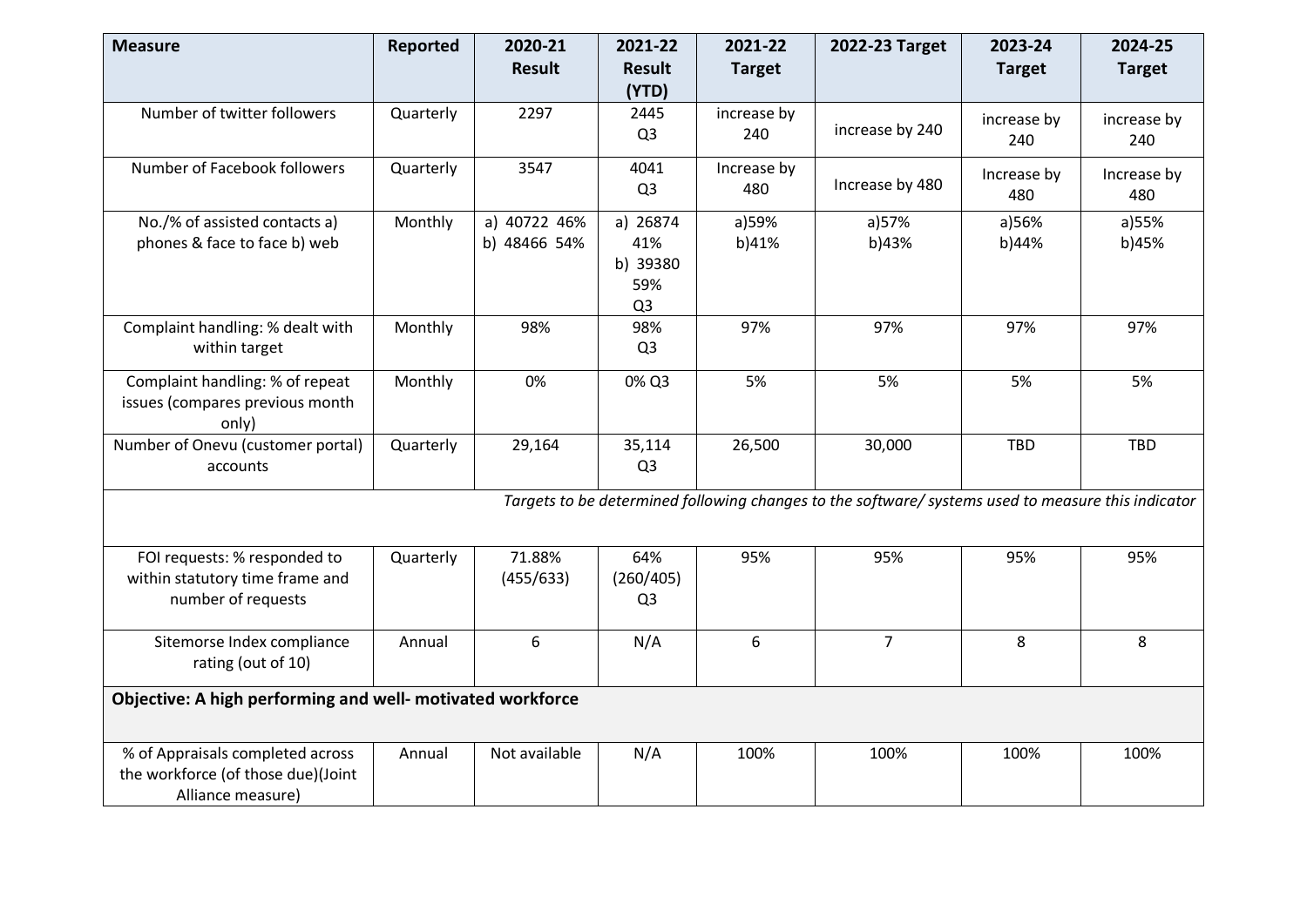| <b>Measure</b>                                                                                | <b>Reported</b> | 2020-21<br><b>Result</b> | 2021-22<br><b>Result</b>      | 2021-22<br><b>Target</b>      | 2022-23 Target             | 2023-24<br><b>Target</b>      | 2024-25<br><b>Target</b>      |
|-----------------------------------------------------------------------------------------------|-----------------|--------------------------|-------------------------------|-------------------------------|----------------------------|-------------------------------|-------------------------------|
|                                                                                               |                 |                          | (YTD)                         |                               |                            |                               |                               |
| Number of a) workplace accidents<br>and b) RIDDOR reportable / Lost<br>Time (7days) accidents | Annual          | a)3<br>b)0               | N/A                           | a) < 20<br>b)0                | $a$ $< 20$<br>b)0          | a) < 13<br>b)0                | a) < 13<br>b)0                |
| Average days sickness absence per<br>FTE across the Alliance (Joint<br>Alliance measure)      | Monthly         | $4.61$ days              | $6.62$ days<br>Q <sub>3</sub> | 6 days                        | 7 days (from 6)            | 7 days (from<br>6)            | 7 days                        |
| <b>Objective: More effective use of Council assets</b>                                        |                 |                          |                               |                               |                            |                               |                               |
| % & number of council owned<br>business units occupied                                        | Annual          | 98%                      | N/A                           | 92.1%<br>(35/38)              | 92.1%<br>(35/38)           | 92.1%<br>(35/38)              | 92.1%                         |
| <b>Objective: Effective use of ICT</b>                                                        |                 |                          |                               |                               |                            |                               |                               |
| IT-% network availability                                                                     | Monthly         | 100%                     | 99.67% Q3                     | 99%                           | 99%                        | 99%                           | 99%                           |
| IT-% system availability                                                                      | Monthly         | 100%                     | 99.62% Q3                     | 99%                           | 99%                        | 99%                           | 99%                           |
| Objective: Effective procurement with a focus on local business                               |                 |                          |                               |                               |                            |                               |                               |
| Supplier (creditor) spend within the<br>local area as a % of total spend                      | Annual          | N/A                      | N/A                           | Establish<br><b>Baseline</b>  | 6.5%                       | Review in 22-<br>23           | Review in 23-<br>24           |
| Use of Contracts register - annual<br>contract spend as % of gross<br>expenditure budget      | Quarterly       | 91.92%                   | 93.77%<br>Q <sub>3</sub>      | 2%<br>improvement<br>to 20/21 | 2% improvement<br>to 21/22 | 2%<br>improvement<br>to 22/23 | 1%<br>improvement<br>to 23/24 |
| % of procurement activity on the<br>Procurement Forward Plan (Joint<br>Alliance measure)      | Quarterly       | 62%                      | 50%<br>Q <sub>3</sub>         | 68%                           | 70%                        | 70%                           | 70%                           |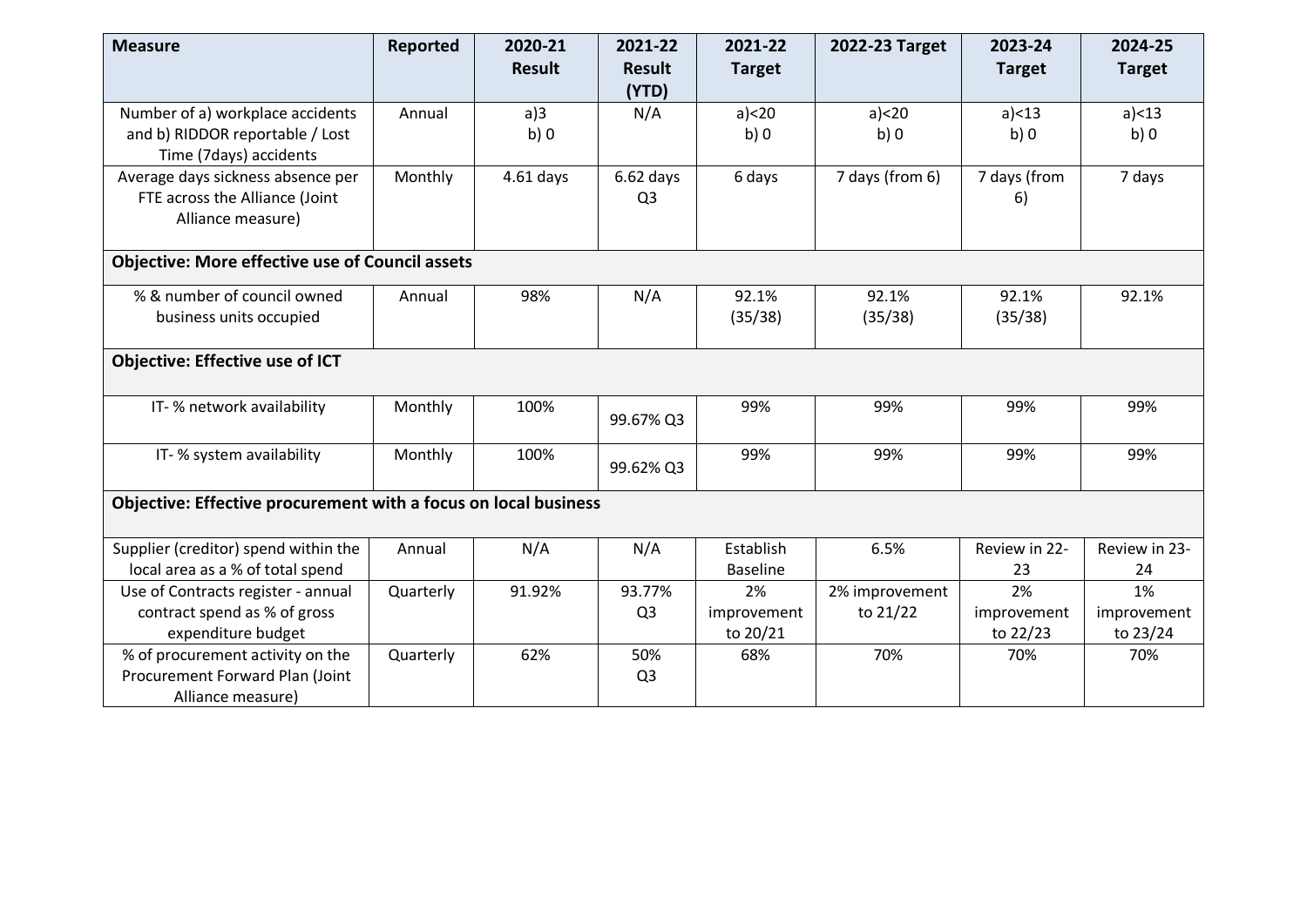

## **Aim 3: Help create a strong economy by supporting further regeneration of towns and villages**

| <b>Measure</b>                                                                                | Reported | 2020-21<br><b>Result</b>                                                       | 2021-22<br><b>Result</b>    | 2021-22<br><b>Target</b>           | 2022-23<br><b>Target</b>           | 2023-24<br><b>Target</b>           | 2024-25<br><b>Target</b>           |
|-----------------------------------------------------------------------------------------------|----------|--------------------------------------------------------------------------------|-----------------------------|------------------------------------|------------------------------------|------------------------------------|------------------------------------|
|                                                                                               |          |                                                                                | (YTD)                       |                                    |                                    |                                    |                                    |
| Objective: Flourishing town centres that support the local economy                            |          |                                                                                |                             |                                    |                                    |                                    |                                    |
| % of empty town centre shops                                                                  | Annual   | Leek 6.8%:<br>Cheadle<br>12.9%;<br>Biddulph<br>9.5%; District<br>average: 8.7% | N/A                         | <national<br>average</national<br> | <national<br>average</national<br> | <national<br>average</national<br> | <national<br>average</national<br> |
| Objective: High quality development and building control with an 'open for business' approach |          |                                                                                |                             |                                    |                                    |                                    |                                    |
| Planning processing times a) Majors b) Minors<br>c) Others                                    | Monthly  | a)100%<br>b)88%<br>c)90%                                                       | a)100%<br>b)86%<br>c)92% Q3 | a)90%<br>b)85%<br>c)90%            | a)90%<br>b)85%<br>c)90%            | a)90%<br>b)85%<br>c)90%            | a)90%<br>b)85%<br>c)90%            |
| % of planning applications with pre-application<br>enquiries                                  | Annual   | 8%                                                                             | N/A                         | 10%                                | 10%                                | 10%                                | 10%                                |
| % of major developments allowed on Appeal                                                     | Monthly  | 0%                                                                             | 0% Q3                       | 10%                                | 10%                                | 10%                                | 10%                                |
| % of minor/other developments allowed on<br>appeal                                            | Monthly  | 1.5%                                                                           | 1.9%<br>Q <sub>3</sub>      | 10%                                | 10%                                | 10%                                | 10%                                |
| Agent satisfaction with the Planning Service<br>(survey)                                      | Annual   | 56%                                                                            | N/A                         | 80%                                | 80%                                | 80%                                | 80%                                |
| % of planning enforcement cases resolved in 13<br>weeks                                       | Annual   | 46%                                                                            | N/A                         | 80%                                | 80%                                | 80%                                | 80%                                |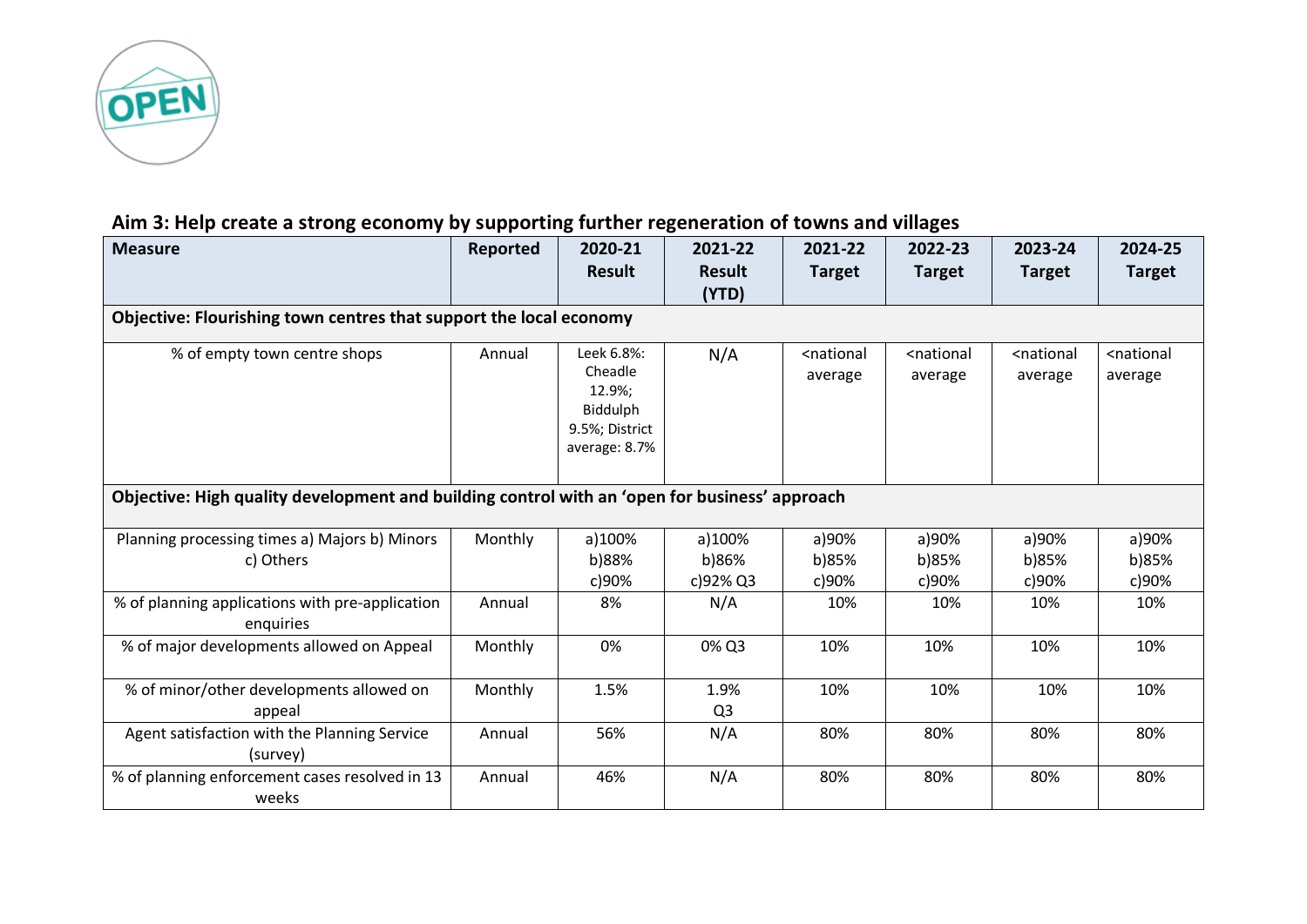| <b>Measure</b>                                                             | Reported | 2020-21       | 2021-22                | 2021-22       | 2022-23       | 2023-24       | 2024-25       |
|----------------------------------------------------------------------------|----------|---------------|------------------------|---------------|---------------|---------------|---------------|
|                                                                            |          | <b>Result</b> | <b>Result</b><br>(YTD) | <b>Target</b> | <b>Target</b> | <b>Target</b> | <b>Target</b> |
| % of priority 1 planning enforcement cases<br>visited within 1 working day | Annual   | 100%          | N/A                    | 90%           | 90%           | 90%           | 90%           |
| NEW: Housing land supply                                                   | Annual   | N/A           | N/A                    | N/A           | 5+ years      | 5+ years      | 5+ years      |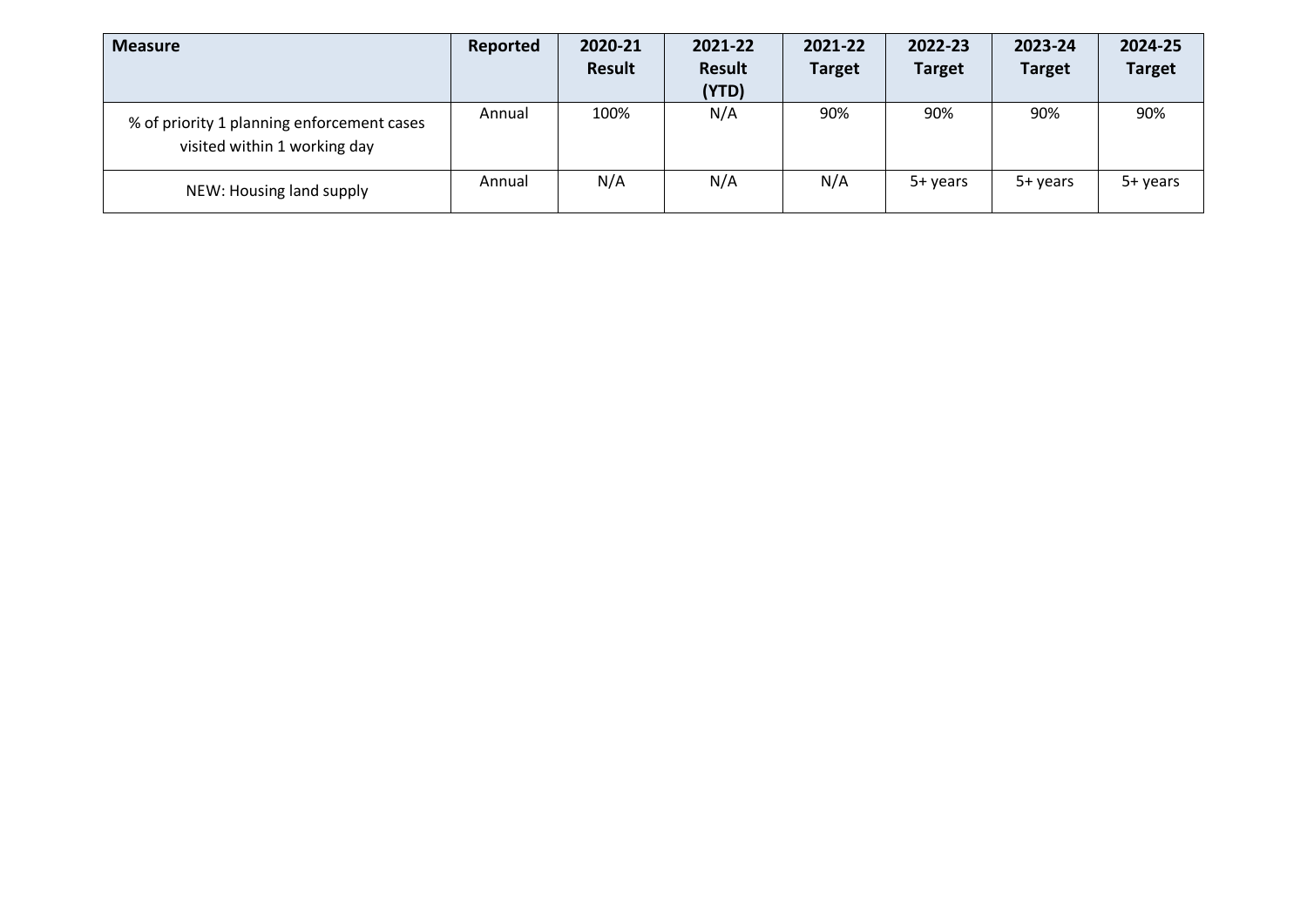

# **Aim 4: Protect and improve the environment and respond to the climate emergency**

| <b>Measure</b>                                                                                      | Reported  | 2020-21       | 2021-22        | 2021-22           | 2022-23       | 2023-24             | 2024-25       |
|-----------------------------------------------------------------------------------------------------|-----------|---------------|----------------|-------------------|---------------|---------------------|---------------|
|                                                                                                     |           | <b>Result</b> | <b>Result</b>  | <b>Target</b>     | <b>Target</b> | <b>Target</b>       | <b>Target</b> |
|                                                                                                     |           |               | (YTD)          |                   |               |                     |               |
| <b>Objective: Effective recycling and waste management</b>                                          |           |               |                |                   |               |                     |               |
| Recycling rates                                                                                     | Quarterly | 57%           | 56.31%         | 57.5%             | 57%* (from    | 57.5%*              | 58%*          |
|                                                                                                     |           |               | Q <sub>3</sub> |                   | 58%)          | (from 58%)          |               |
| Residual waste per household                                                                        | Quarterly | 456 kg        | 328.74kg       | 440 <sub>kg</sub> | 435kg *       | 430 <sub>kg</sub> * | 425kg*        |
|                                                                                                     |           |               | Q <sub>3</sub> |                   |               |                     |               |
| Missed bins per 100,000 collections (exc.                                                           | Monthly   | 28.7          | 32.85          | 36                | 36*(from 35)  | 35* (from           | $34*$         |
| customer error and bad weather)                                                                     |           |               | Q3             |                   |               | 34)                 |               |
| Objective: Provision of high-quality public amenities, clean streets and environmental health       |           |               |                |                   |               |                     |               |
| % of 'high risk' premises (A-C) inspected per                                                       | Quarterly | 75%           | 60%            | 75%               | 100%          | 100%                | 100%          |
| annum                                                                                               |           |               | Q <sub>3</sub> |                   |               |                     |               |
| % of routine permitted process premises                                                             | Quarterly | 60%           | 60%            | 75%               | 100%          | 100%                | 100%          |
| inspected                                                                                           |           |               | Q <sub>3</sub> |                   |               |                     |               |
| % food premises compliant with FSA criteria                                                         | Annual    | 76%           | N/A            | 98%               | 98%           | 98%                 | 98%           |
|                                                                                                     |           |               |                |                   |               |                     |               |
| Street and environmental cleanliness inspection<br>results (% achieving top grades for cleanliness) | Annual    | 95.42%        | N/A            | 90%               | SM: 90%*      | SM: 90%*            | SM: 90.5%*    |
|                                                                                                     |           |               |                |                   |               |                     |               |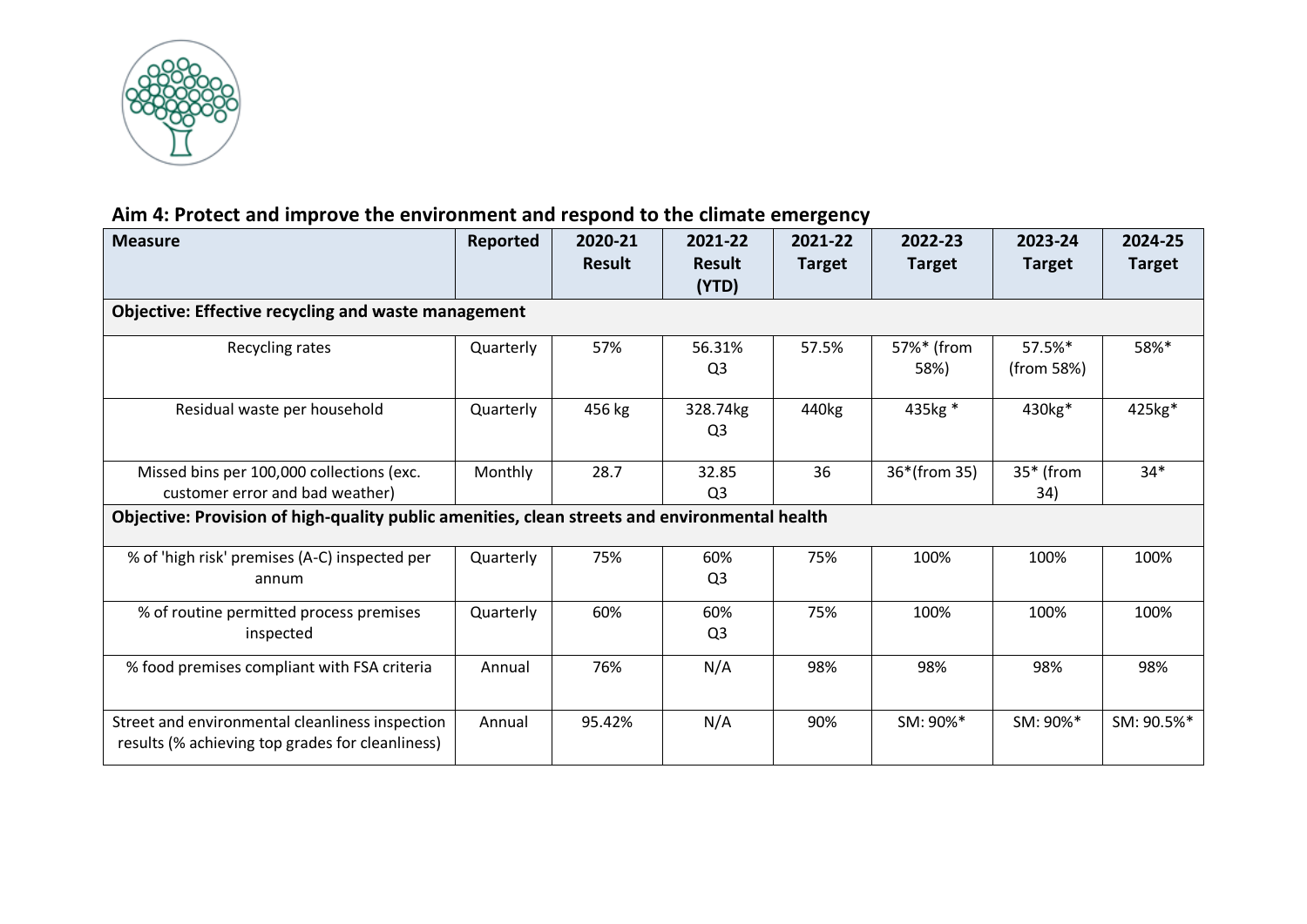| <b>Measure</b>                                                                                                          | Reported | 2020-21       | 2021-22                | 2021-22                                 | 2022-23                             | 2023-24                             | 2024-25                             |
|-------------------------------------------------------------------------------------------------------------------------|----------|---------------|------------------------|-----------------------------------------|-------------------------------------|-------------------------------------|-------------------------------------|
|                                                                                                                         |          | <b>Result</b> | <b>Result</b><br>(YTD) | <b>Target</b>                           | <b>Target</b>                       | <b>Target</b>                       | <b>Target</b>                       |
| Number of community clean-up campaigns                                                                                  | Annual   | 160           | N/A                    | 65                                      | 130* (from 70)                      | $140*(from$<br>75)                  | 150*                                |
| Number of pest control contracts                                                                                        | Annual   | 50            | N/A                    | 58                                      | 60                                  | 62                                  | 62                                  |
| Private water supplies - % of sampling<br>programme completed                                                           | Annual   | 60%           | N/A                    | 75%                                     | 100%                                | 100%                                | 100%                                |
| Objective: Provision of quality parks and open spaces                                                                   |          |               |                        |                                         |                                     |                                     |                                     |
| Green Flag awards maintained                                                                                            | Annual   | $\mathbf{1}$  | N/A                    | $\mathbf{1}$                            | $\mathbf{1}$                        | $\mathbf{1}$                        | $\mathbf{1}$                        |
| <b>Objective: Meeting the challenges of climate change</b>                                                              |          |               |                        |                                         |                                     |                                     |                                     |
| Paper consumption across the alliance(Joint<br>Alliance Measure)                                                        | Monthly  | 755<br>reams  | 510 Q3                 | 1700                                    | 1700                                | 1700                                | 1500                                |
| Pollution measures - air quality: % compliance<br>against national reporting requirements in<br>relation to air quality | Annual   | 90%           | N/A                    | 100%                                    | 100%                                | 100%                                | 100%                                |
| NEW: Mortality attributable to PM2.5 pollution<br>across the District                                                   | Annual   | <b>NEW</b>    |                        | <b>NEW</b>                              | <b>Below</b><br>national<br>average | <b>Below</b><br>national<br>average | <b>Below</b><br>national<br>average |
| NEW: Increase tree cover: % urban canopy<br>cover (24% by 2030)                                                         | Annual   | <b>NEW</b>    |                        | <b>NEW</b><br><b>Baseline</b><br>17-19% | SM: 17-18%                          | SM 18-19%                           | SM:18.5-<br>20%                     |

| Key to PI's                                             |
|---------------------------------------------------------|
| Indicators reported for Climate Change and Biodiversity |
| Indicators in the existing framework                    |